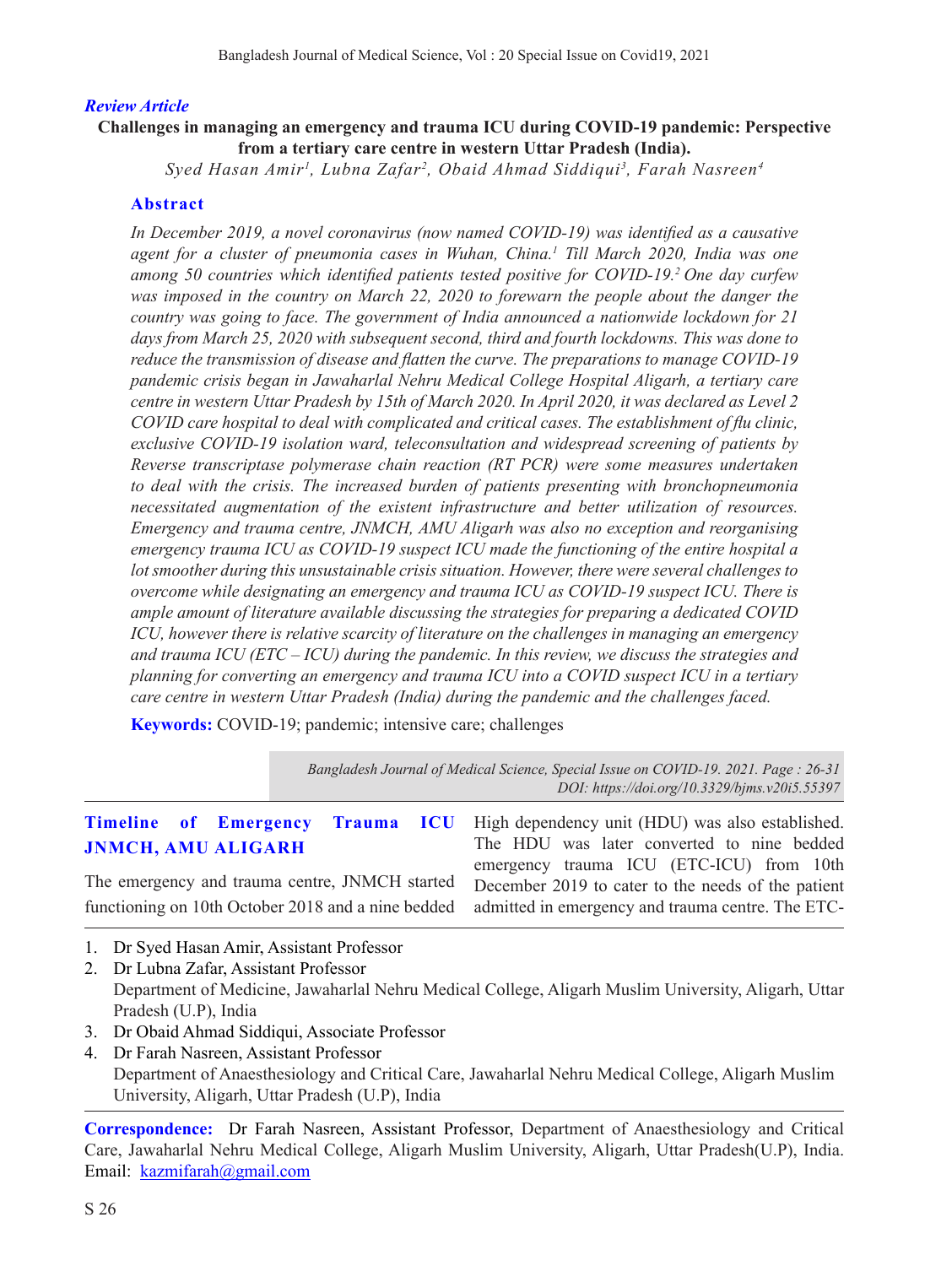ICU was designated as COVID-19 suspect ICU on 29th April 2020 with a plan to provide optimum care to the patients presenting in emergency and trauma centre, with heterogenous range of symptoms.

#### **Basic strategy and Planning**

Jawahar Lal Nehru Medical College and Hospital (JNMCH) is a tertiary care hospital located in Aligarh, a city in western Uttar Pradesh. It is a university affiliated hospital (Aligarh Muslim University) which is a central university. JNMCH was designated as level 2 COVID care centre in April 2020. The first COVID positive patient was admitted to isolation ward on April22, 2020. All the nonessential OPD services and elective surgeries were postponed, however JNMCH being a tertiary care centre, the patients experiencing cardiovascular, neurological, gastrointestinal and other non-COVID surgical emergencies were being admitted in the hospital.3 The patients presenting in the emergency department were screened for COVID-19 depending upon the symptoms. With the rapid influx of critical patients and COVID-19 patients presenting with varied range of symptoms, there was a need of having a COVID suspect area and a COVID suspect ICU different from an isolation ICU where all the patients presenting to the emergency and requiring ICU care were managed till the RT PCR result was awaited. It was difficult to establish a COVID suspect ICU in the emergency & trauma center in a short span of time. Therefore, we had to convert ETC ICU into COVID suspect ICU, assuming all the patients to be COVID suspect unless proven otherwise by RT-PCR. During the early phase of the pandemic there was relative scarcity of literature on the range of symptoms, disease severity, progression, complications and definite routes of transmission of virus. While there are well established international guidelines for the management of COVID-19, $4$  there are unique challenges to the delivery of critical care in Indian set up. The challenges in converting the existing emergency and trauma ICU into a COVID suspect ICU were huge in terms of resource limitations, infection control, protection of healthcare workers (HCWs) and training of health care workers. The aim therefore was to maximise the containment to reduce spread without affecting the emergency services of the hospital. Maintaining critical care services to all the suspect patients, separated from other areas of the emergency and trauma centre, thereby allowing for segregation of staff, equipments and adequate rationalisation of resources in the emergency and trauma centre was considered paramount.

#### **Infrastructure**

The emergency and trauma centre JNMCH is the first point of contact for the patients presenting with any acute emergency. In addition to a fully equipped triage area there are dedicated medicine, surgery and paediatrics ward. The patients requiring emergency surgeries are managed in specialised operation theatres. The centre also has a dedicated radiology department which offers round the clock radiology services to the patients admitted in emergency and trauma centre.

The total number of beds in the emergency trauma centre, JNMCH is 134 out of which greater than 120 beds are connected to central oxygen supply. The emergency and trauma centre ETC- ICU has a total of nine beds and all other beds with central oxygen source were kept as reserve to be used as critical care beds in case the need arose. The oxygen supply is through a 10 kilolitres liquid medical oxygen tank.

#### **Equipment**

Since most of the equipments were diverted to the dedicated Covid Isolation ICU, we utilised available resources/ equipments of the hospital from other non -functional areas of the hospital. The dependency on immediate purchase and procurement was reduced as procurement was difficult because of lockdown and shortage. Adequate number of equipments required in ICU were ensured and these included:

- 1. ICU ventilators
- 2. BiPAP/ CPAP machines
- 3. High flow nasal cannula (HFNC) devices
- 4. Multipara monitors
- 5. Syringe pumps
- 6. Airway management equipments including video laryngoscopes
- 7. Portable X-ray machine
- 8. DVT Pumps
- 9. Miscellaneous

#### **Drugs**

Since all the patients admitted to COVID suspect ICU were considered positive until proven otherwise the inventory of various disposables and drugs was prepared in line with COVID Isolation ICU. The nursing incharge of each team was instructed to coordinate with the central drug store and non drug store. This was done to reduce any shortage of items and to maintain uninterrupted supply of items that would have occurred because of an increased patient scenario.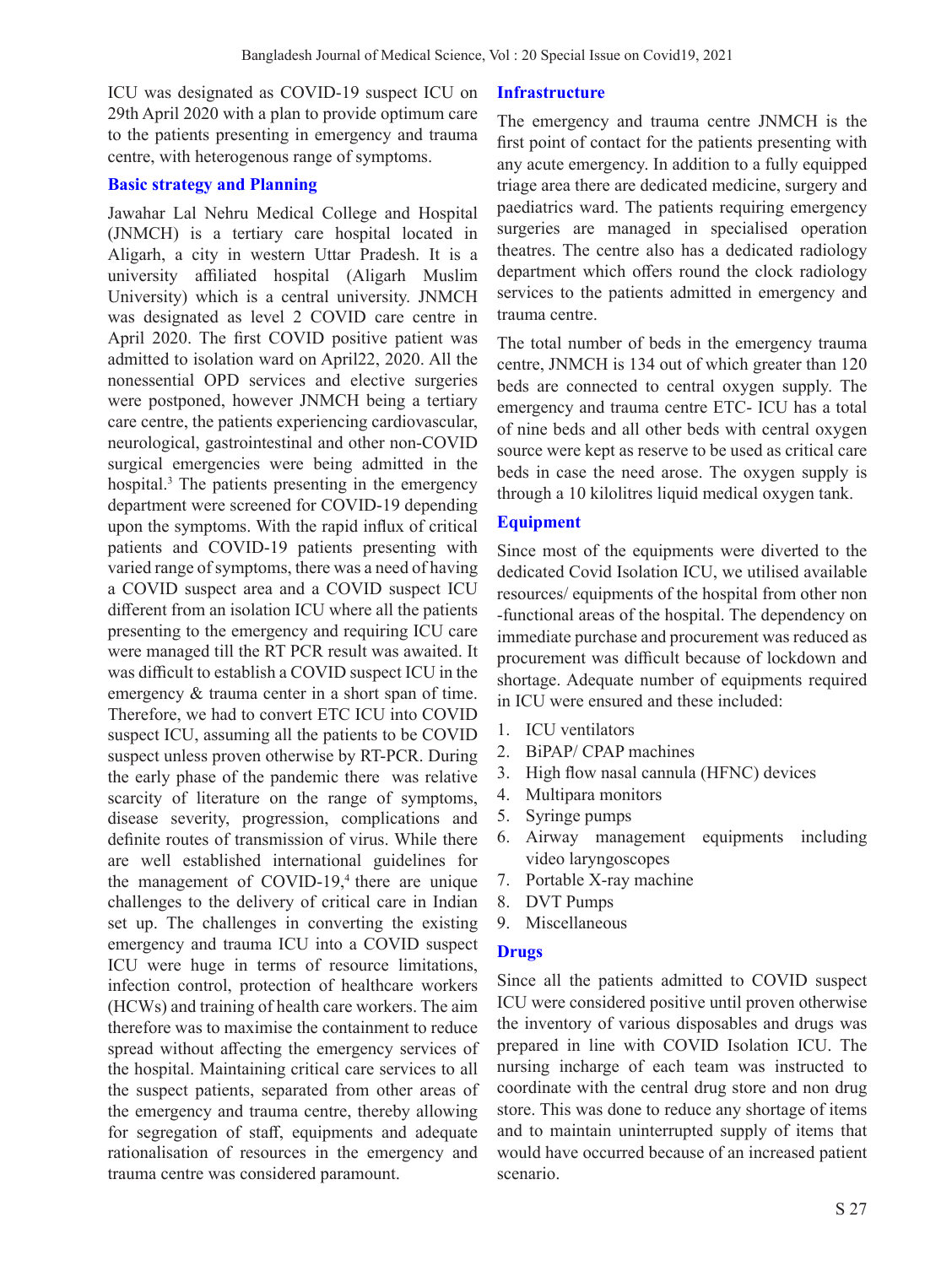### **Human resources**

Considering the mental and physical stress resulting in fatigue of healthcare providers accompanying this pandemic, duty hours were scheduled in six hourly shifts. Three anaesthesiology and three general surgery residents were posted in each posting supervised by a medical officer and an ICU consultant. In each six hourly shift three nursing officers, two attendants and two sweepers were also posted. Four shifts were 8 am - 2 pm, 2 pm - 8 pm, 8 pm - 2 am, 2 am - 8 pm. Each team was supposed to work for a period of two weeks which was then replaced by another team. A strict seven day quarantine after 14 days duty was mandatory for each team. The testing of staff was symptom based and any staff complaining of COVID related symptoms was tested and adequately quarantined and replacement arranged. Mobile phones dedicated exclusively for ICU were also arranged ensuring complete independent units. An effective communication between the residents, staff and consultants was established. The team coordinated with the COVID control room and any change in the protocol or strategy was timely updated. This ensured effective utilisation of the resources and prevented mismanagement.

### **Establish infection control measures**

The vulnerability of Health Care Workers (HCWs) to infection was considered to be very high because of exposure to various aerosol generating procedures and longer time of contact with the patient.<sup>5,6</sup>The importance of an effective infection control strategy to protect both the patients and the health care workers was understood and implemented in accordance with Hospital infection control committee (HICC) guidelines of the institute. Emphasis was laid on hand hygiene, safe donning and doffing techniques of personal protective equipment (PPE), eye protection and proper disposal as per the biomedical waste management guidelines<sup>6</sup>. The staff was regularly sensitised to infection control strategies<sup>7</sup>. The members of HICC took daily rounds of the ICU and ensured strict compliance of the infection control strategies. An effective communication was established with the nursing staff and residents about the safe practices to be adopted during pandemic.

# **Education and Training**

Since the trained nursing staff was posted in COVID-19 isolation ward by rotation, the untrained staff from the wards was deployed in COVID suspect

ICU. It was therefore decided to thoroughly train the staff in the following aspects of COVID-19 management, before joining their duties in the COVID suspect ICU.

- 1. Sample collection
- 2. Proper donning and doffing techniques
- 3. Basic ventilator management
- 4. General care of ICU patients
- 5. Critical Care training
- 6. Basic ventilator management including set up and trouble shooting
- 7. Transport of critically ill patients
- 8. Infection control
- 9. Biomedical waste management

Audiovisual aids, video clippings, powerpoint presentations, hands on training on the mannequins and ventilators were different teaching modalities employed to train the staff.

Dedicated trainees were identified from Departments of Anaesthesiology, Pulmonary Medicine, General Medicine and Microbiology to train the staff on different aspects of critical care management and Infection control. An online refresher course was also organised for residents and the staff on various aspects of COVID-19 management. The training programmes were coordinated by a nursing instructor.

# **Safety of healthcare workers**

Ensuring and emphasising the safety of healthcare providers was considered paramount. A full set of PPE, inclusive of goggles, face shield, mask, gloves, coverall/gowns, head cover, and shoe cover as defined by the government of India were provided to the doctors and staff working in the ETC-ICU.<sup>8</sup> The number of PPE and masks required was calculated as per the duty hours and persons posted in ETC-ICU and accordingly a monthly quota for the ICU was fixed to maintain an uninterrupted supply of PPE and masks. Sanitizer vending machines were installed in dedicated areas to make them readily available when needed. Strict adherence to droplet and contact precautions was practiced including hand hygiene, eye protection, and safe donning and doffing of PPE. Dedicated areas for donning and doffing were identified next to the ETC-ICU.

# **Testing protocol for identification and isolation of suspect cases**

An effective triaging protocol was defined and patients presenting to the emergency and trauma centre were segregated depending upon the symptoms $9,10$ . The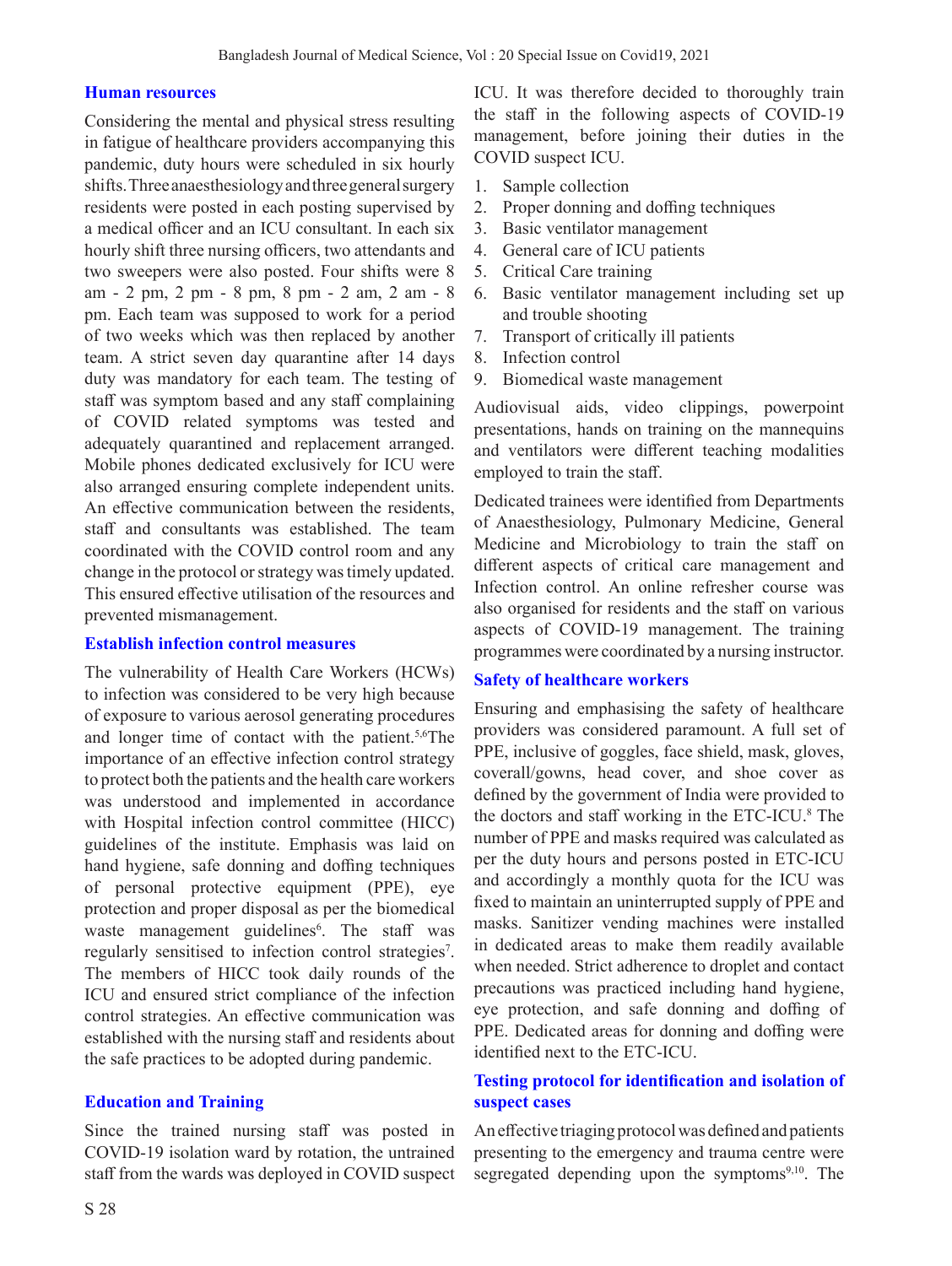patients presenting with any one of the criteria of severe disease (respiratory rate > 30/min or spo2 < 90% on room air) were shifted immediately to the COVID suspect ICU. Diagnostic testing for SARS COV 2 was performed in all patients with RT PCR. Samples were collected in the triage area by a dedicated nursing staff trained in specimen collection in presence of a clinician as per the Indian Council of Medical Research (ICMR) guidelines for sample collection for novel coronavirus $11$ . PPE (apron, hand gloves, face shield, N95 Masks etc.) was donned by the dedicated staff and all biosafety precautions were ensured while carrying out sample collection and packaging. Nasopharyngeal samples were collected with Dacron swabs and put inside the primary viral transport media tubes provided. Collected samples with proper labelling were safely kept in a triple container packing and transported to the laboratory under cold chain at the end of eight hour shift along with the proforma which identify the patient and the specimen.

After a negative RT PCR test, the patients were shifted to other areas of the hospital while patients with positive report were shifted to COVID isolation ICU. To further limit the spread of the infection to other areas of the hospital in case of a false negative test, we ensured a double negative RT PCR report before the patient was transferred to other areas of the hospital. Concurrent timely shifting to other areas helped us in managing the resources more effectively and debulking of the emergency and trauma centre.

# **Transport of patients**

A dedicated ACLS ambulance with a transport ventilator was used for all COVID positive patients to shift the patients to Covid Isolation ward. The transport was managed by anaesthesiology residents with full PPE and all necessary precautions.

# **Spacing**

Since the COVID suspect ICU catered to all critical patients till their RT PCR COVID-19 report results, there was an issue of cross-infection. Negative pressure airborne infectious isolation rooms would have been ideal<sup>12</sup>, however this was not possible in our set up. To minimise the risk of cross infection and maximise containment, all the beds were placed 2meters apart separated with physical barriers<sup>13</sup>. Emphasis was also laid on strict infection control measures.

### **Statistics**

The first wave of COVID-19 pandemic lasted from April 2020 to September 2020. The total number of patients admitted in the ETC-ICU during the first wave were 200.60 of these patients presented with features of bronchopneumonia of which 18 turned out to be COVID-19 positive. Only 2 patients were positive out of 54 post-operative surgical patients admitted. All the 52 and 34 patients admitted from OBG and General Medicine respectively were COVID-19 negative. Due to dedicated and sincere team efforts there was no mortality in the COVID suspect ICU. During the course of the first wave only one heath care worker posted in ETC-ICU was infected, with mild symptoms and joined his duties after adequate treatment and completion of the isolation.

# **Challenges**

COVID-19 pandemic presented as a health care emergency of an unprecedented nature. The experience to deal with such a situation was lacking in our set up. The practice policies and protocols were not defined in the initial stages and the authorities kept modifying them depending upon the situation which was dynamic and rapidly evolving. The patients presented with heterogenous range of symptoms from being asymptomatic to acute respiratory distress.

Due to sudden increase in number of patients presenting to the emergency and trauma centre there was always a relative shortage of ICU beds and segregation of patients was also difficult in the emergency. Since ours is a combined trauma and COVID-19 suspect ICU there was always a risk of cross infection which had to be dealt accordingly. Infrastructure was not enough to cater such a huge population so that there was always a need of increasing the number of ICU beds which was not feasible in a resource limited setting. Encouraging and motivating the mentally exhausted staff was another challenge presented throughout this period. Since RT PCR is the only diagnostic test done in our institution and lack of availability of other tests such as rapid antigen test, CB tru NAAT, point of care testing resulted in delayed transfer of patients from the ICU. All these challenges demanded thoughtful planning and integrated approach which was fulfilled by commitment of all the personnel involved.

# **Conclusion**

COVID- 19 pandemic is a rapidly spreading disease caused by a novel virus. Because of the rapidity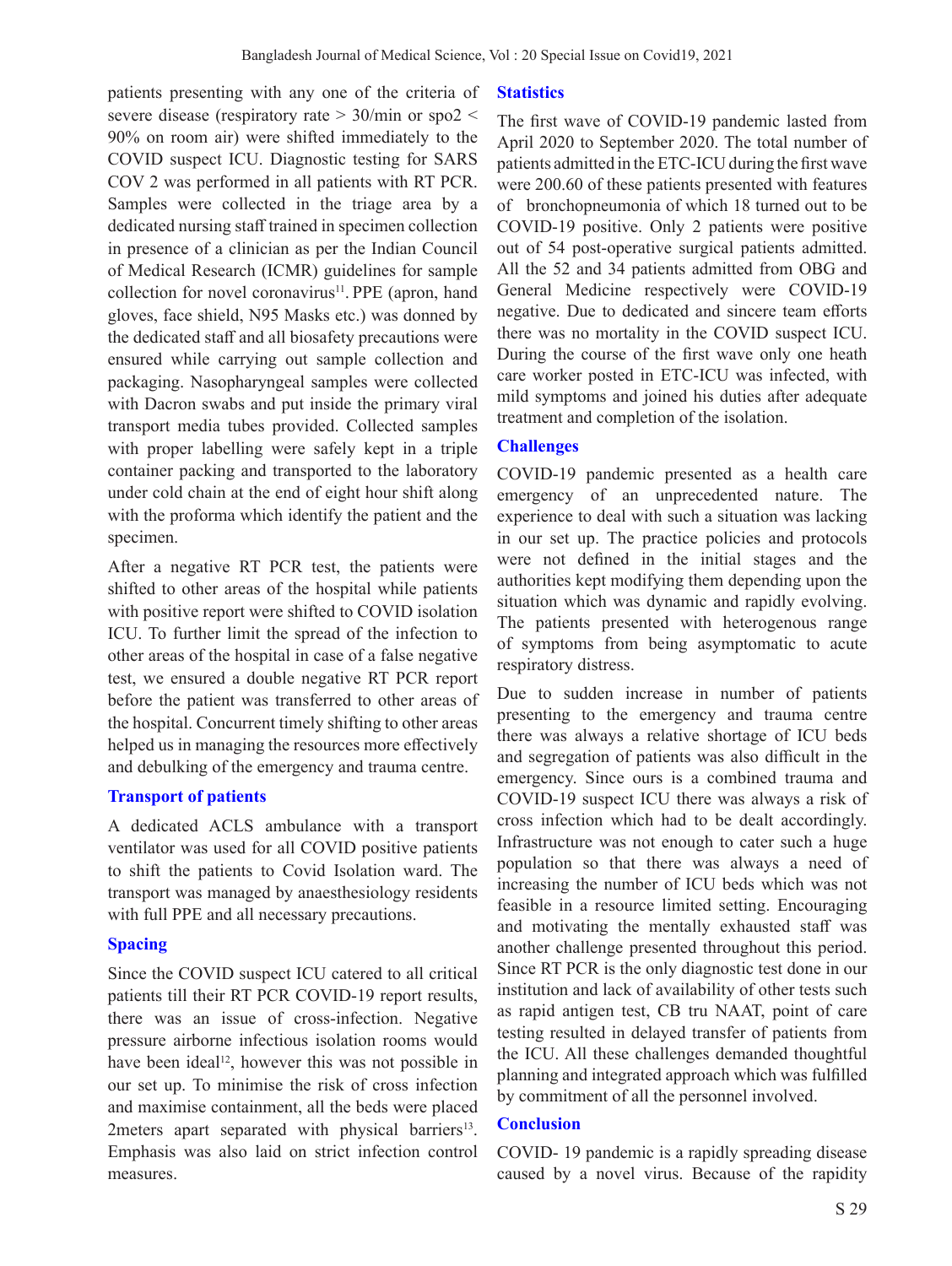and scarcity of standard operating protocols the emphasis was to define local practice and policies and continuous review of the methods for prevention and treatment. Since JNMCH was a Level 2COVID care hospital, there was an influx of patients suffering not only from COVID but other emergencies also which needed admission. The efforts taken by the hospital administration and our decision to convert ETC ICU as COVID suspect ICU in the emergency and trauma centre helped us immensely in managing the crisis. Segregation and smooth functioning before the transfer of patients from COVID suspect ICU to main ICU or COVID isolation ICU was possible because of this approach. This helped us in rationalising the resources in an effective manner. However, the situation was dynamic and demanded frequent change in practice and policies. Each health care system needs to evolve their protocols to balance safety and optimise resource utilisation.

### "*We don't grow when things are easy, we grow when we face challenges*"

The challenges and the learning experience during

the first wave of the COVID-19 pandemic prepared us for the dreadful second wave. The established COVID suspect ICU in the emergency and trauma centre, trained manpower and established protocols during the first wave of the pandemic helped us to tide over the second wave in a more effective manner.

## **Source of fund:** Nil

**Conflict of interest**: Authors declared that they have no conflict of interest

**Ethical clearance**: Not applicable ( review article)

### **Authors contribution**

Data gathering and idea owner of this study: Dr Obaid Ahmad Siddiqui, Dr Farah Nasreen

Study design: Dr Syed Hasan Amir, Dr Lubna Zafar

Data gathering: Dr Lubna Zafar, Dr Syed Hasan Amir

Writing and submitting manuscript: Dr Farah Nasreen, Dr Obaid Ahmad Siddiqui

Editing and approval of final draft: Dr Syed Hasan Amir, Dr Lubna Zafar